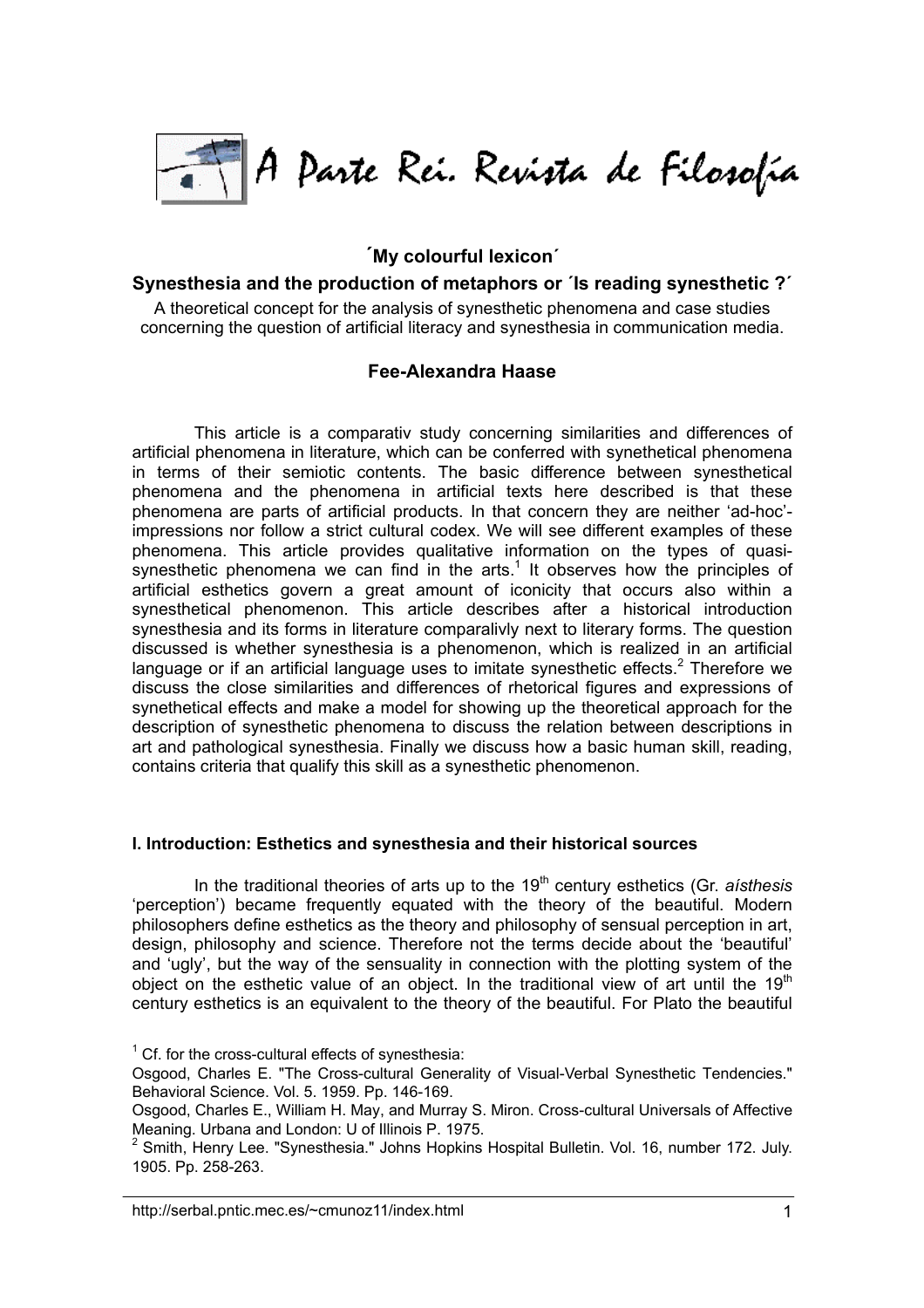<span id="page-1-2"></span>is the natural-beautiful, in which the idea of the beauty comes to the expression. Art is only mimesis (imitation of the reality). Aristotle revalues the art. At the beginning of the modern times in the Renaissance and in German idealism one later regarded the work of art than ideal and the artist as a 'genius'. $3$  This background in science is important for the understanding of categories of the beautiful following an ideal conception.

An esthetical idea according to Platonic traditions cannot become a recognized phenomenon; it is an abstract concept that stands next to the real phenomena. The genius may also be defined as the faculty of esthetical ideas. In other words: Sensations do not enable us to adopt an esthetical realism. Taste is a critical faculty that judges by comparision between ideas and impresions of the senses. The etymology of the term ´esthetics´ derives from the Greek *aisthesis* (´sensation´). In the Western tradition the term has come to designate not the whole domain of the sensible. The noun ´esthetics´ places the term in the context of cultural processes. The noun ´esthetics´ provides the only meaning that can be useful in all societies: a definition which encompasses all of the factors which govern an audience's perception of and appreciation for an art object. Esthetics as a noun is a usage that refers to the cultural canons of a people. The German philosopher Alexander Baumgarten (1714 and 1762) first used the term esthetics to convey physical 'beauty'. Today we can distinguish between the idealistic theoretical approach and the empiric approach to esthetic phenomena.

Historically synesthesia was described for the first time at the end of the  $19<sup>th</sup>$ century.<sup>[4](#page-1-1)</sup> At the end of the 19<sup>th</sup> century the term 'audition colorée' was used to describe synesthesia between the sense of hearing and visuality.<sup>[5](#page-1-2)</sup> We have to look at the

### <span id="page-1-0"></span> $3$  Cf. as physiological studies in synesthesia:

Maurer, Daphne. "Neonatal synaesthesia: implications for the processing of speech and faces." S. Baron-Cohen and J. Harrison (eds.). Synaesthesia: Classic and Contemporary Readings; Oxford, England: Blackwell. 1997. Pp. 224-242.

Frith, C. D., and E. Paulesu. "The physiological basis of synaesthesia." In: S. Baron-Cohen and J. Harrison (Eds.); Synaesthesia: Classic and Contemporary Readings; Oxford 1997. Pp. 123- 147.

Grossenbacher, Peter G., and Christopher T. Lovelace. "Mechanisms of synesthesia: cognitive and physiological constraints." Trends in Cognitive Sciences. Vol. 5:1. 2001. Pp. 36-41.

Gruber, Edouard. "Questionnaire Psychologique sur l'Audition Colorée, Figurée et Illuminée." Revue Philosophique. Vol. 35. 1893. Pp. 499-502.

Howes, David (ed.): The Varieties of Sensory Experience: A Sourcebook in the Anthropology of the Senses. Toronto, Buffalo, and London: U of Toronto P. 1991.

Hubbard, Timothy L. "Synesthesia-like mappings of lightness, pitch, and melodic interval." American Journal of Psychology. Vol. 109. 1996. Pp. 219-238.

Ione, Amy, and Christopher Tyler. "Synesthesia: Is F-sharp colored violet?" Journal of the History of the Neurosciences. Vol. 13.1. 2004. Pp. 58-65.

<span id="page-1-1"></span><sup>4</sup> Cf. for the cross-cultural effects of synesthesia:

Osgood, Charles E. "The Cross-cultural Generality of Visual-Verbal Synesthetic Tendencies." Behavioral Science. Vol. 5. 1959. Pp. 146-169.

Osgood, Charles E., William H. May, and Murray S. Miron. Cross-cultural Universals of Affective Meaning. Urbana and London: U of Illinois P. 1975.

<sup>5</sup> Some of the first articles published are:

Beaunis, H. and A. Binet. "Sur deux cas d'audition colorée." Revue Philosophique. Vol. 33. 1892. Pp. 448-461.

Binet, A., and J. Philippe. "Étude sur un nouveau cas d' audition colorée." Revue Philosophique. Vol. 33. 1892. Pp. 461-464.

Bishop, Bainbridge. A Souvenir of the Color Organ, with some Suggestions in Regard to the Soul of the Rainbow and the Harmony of Light. New Russia, New York 1893. <http://www.rhythmiclight.com/archives/index.html>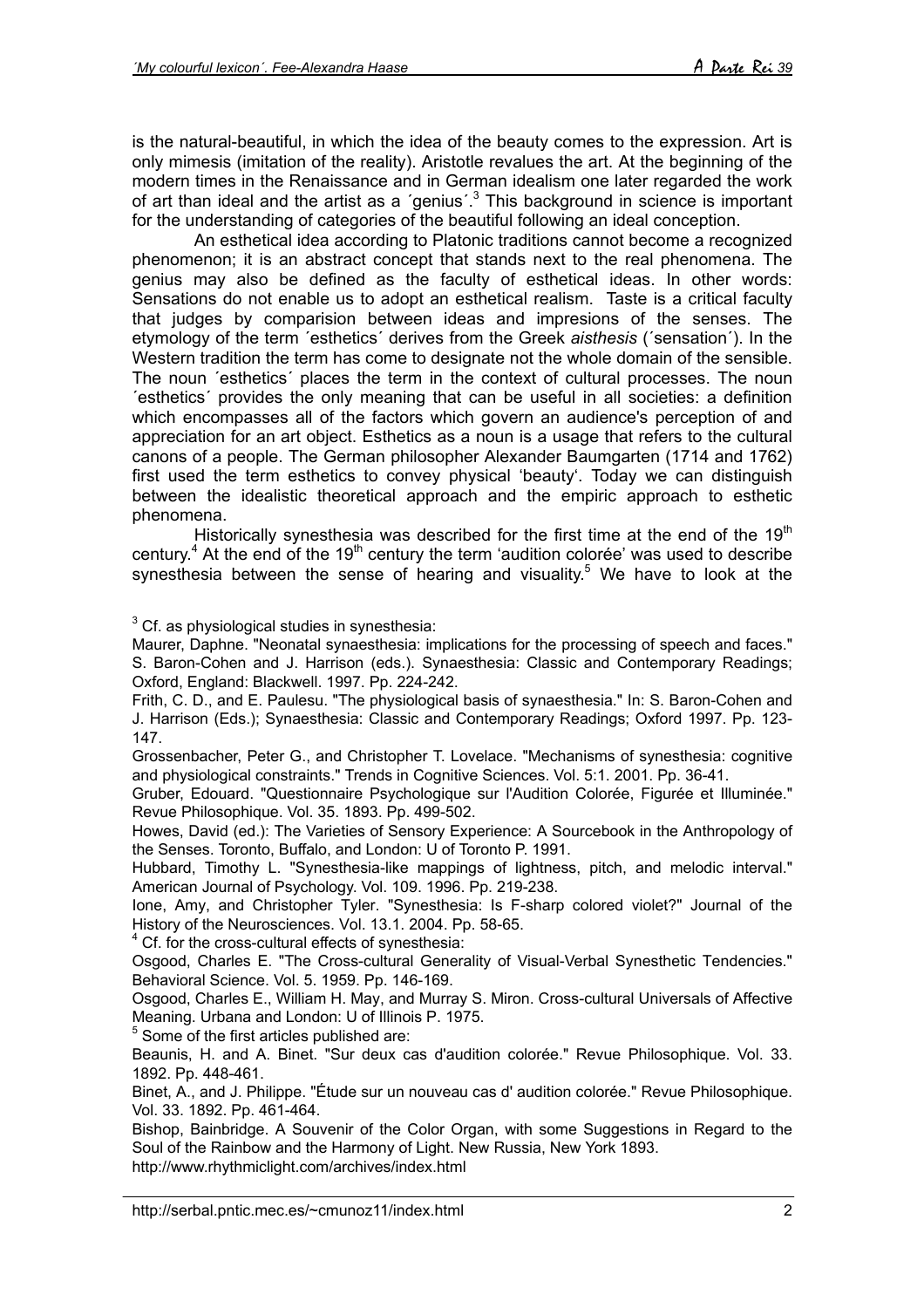different form how synesthesia is realized. In general, there is a phenomenon synesthesia, which is physiologically an empiric reception and connection of one sense with another. The effect that synesthesia finds a way of documentation is based upon a medium. The most common medium used by synesthetically affected persons is writing or oral speech. We will use samples as case studies taken from personal descriptions of persons with synesthesia, poetic literature describing synesthesia and a sample for an artist producing synesthetical art and a piece of literature, which contains synesthetical descriptions.<sup>6</sup>

The modern neologistic term 'synesthesia' originates from the Greek 'syn' (together) and 'aisthesis' (perception). Synesthesia is an ability of reception where senses are joined. Numbers, letters, and words are realized e.g. in colors. Synesthesia is the phenomenon in which the stimulation of one sense modality gives rise to a sensation in another sense modality. The most prevalent form of synesthesia is 'hearing' music or vowels in color. This is a rather peculiar condition in which the senses get cross-wired. Stimulation of one sense, it seems, causes an inappropriate stimulation of another. According to common models perceptions are represented not in individual nerve cells, but as specific samples on the cerebral cortex. Synesthetical experiencing comes off by a special cross-linking of different brain ranges.

Sight - Hearing - Smell -Taste -Touch. The five traditional senses according to Aristotle

It was since Aristotle observed that the number of the human senses is five. The mixture of sensitivities within a given patch of skin provides a ready basis for the concept of adequate stimulation. The ancient philosopher Aristotle distinguished these five senses as sight, hearing, smell, taste, and touch. Perception is not possible without an entity that acts on the sense organs and the organs themselves. This means that perception is not 'objective' in the sense commonly used, which is outside of the observer. Perception needs an observer. This is because the difference between observers is not reality itself, but the nature of their sense organs; therefore the perception itself is relative to the observer. The sense organs are fundamentally automatic in working, but our evaluation is not, and depends on our knowledge of perception.

Perception - Evaluation - Emotion - Thought - Reminiscence - Imagination. Concepts of consciousness

The normal ability to think or reason is called in Latin 'sentire'. Latin ´sensus´ is a derivarate from 'sentire', to perceive, to feel, from the same root as Old German ´sinnen´ with the meaning ´to meditate, to think´. Sensation is an impression, or the consciousness of an impression made upon the central nervous organ, through the medium of a sensory or nerve or one of the organs of sense a feeling, or state of consciousness, whether agreeable or disagreeable, produced either by an external object (*stimulus*), or by some change in the internal state of the body. Perception is only a special kind of knowledge, and sensation a special kind of feeling. Knowledge and feeling, perception and sensation, though always coexistent, are always in the inverse ratio of each other.

A sensation is formed based on the sensory input. Each receptor is more sensitive to a specific kind of environmental change but is less sensitive to others. Five

Bos, Maria C. "Über echte und unechte audition coloreé." Zeitschrift für Psychologie. Vol. 111. 1929. Pp. 321- 401.

<span id="page-2-0"></span>6 Early works are: Day, Sean A.: "Types of Synesthesia"

[http://www.users.muohio.edu/daysa/synesthesia.html.](http://www.users.muohio.edu/daysa/synesthesia.html)

Synaesthesia: Classic and Contemporary Readings; Cambridge, MA: Blackwell. Reprinted from Psychological Bulletin. Vol. 82 (3). 303-331. Pp. 49-98.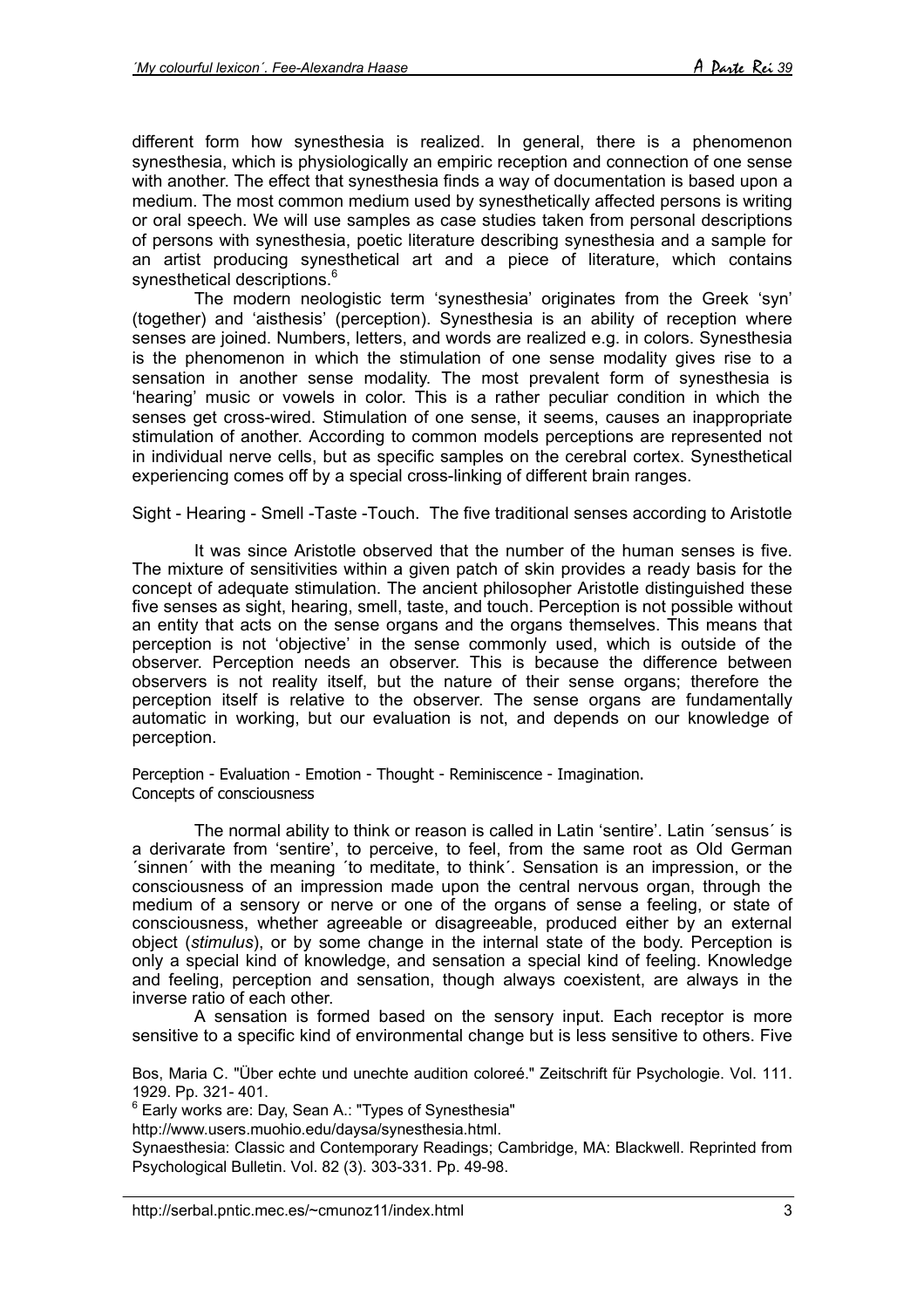general types of receptors are recognized. Receptors sensitive to changes in chemical concentration are called chemoreceptors. Sensations are feelings that occur when the brain interprets sensory impulses. Somatic senses have receptors associated with the skin, muscles, joints, and viscera make up the somatic senses. Taste buds are the organs of taste and are located within papillae of the tongue and are scattered throughout the mouth and pharynx. Within taste receptors taste cells are modified epithelial cells that function as receptors. Taste cells contain the taste hairs that are the portions sensitive to taste.

Philosophical concepts interpret among other things the so-called 'aesthetics of the ugly' as a higher form of beauty. Traditional esthetics assumes that universal and timeless criteria for the evaluation of taste of works of art exist. The metaphysic esthetics of the German idealisms was criticized as ordered esthetics. From this critical basic attitude two currents developed: the psychological esthetics and the art science. All cognitive achievements possess an esthetic potential. In addition the realization esthetics assumes there are different levels of esthetic experiencing, so that in this way also the esthetics of the ugly one can be explained.<sup>[7](#page-3-0)</sup>

# **II. Case studies of synesthesia**

In the following case studies we will see how synesthesia is expressed and desribed literally.

# 1. Description of types of synesthesia

One letter of a synesthetical person was publicized online with a description of synesthesia. This letter contains the description of days as colours. In literary terms, this is a quasi-metaphoric construction, when the author describes a day as a ´beautiful orange<sup>"</sup>:

*Today is a beautiful orange Ever since I was a kid, numbers and days of the week have had colours. One is dark blue, two is silver gray, three is orange, four is chestnut brown, five is yellow, six is white, seven is green, eight is dark brown, nine is light tan. Double numbers don't register. Monday is dark blue, Tuesday is silver gray, Wednesday is orange, Thursday is dark brown, Friday is green, Saturday is red, and Sunday is yellow. Today is a beautiful orange day on the river even though it's only Tuesday. Does anyone out there see music as colour? My choir is singing Carmina Burana next weekend. I'd love to know* what colour that is!<sup>[8](#page-3-1)</sup>

Day, Sean A. "Synaesthesia and Synaesthetic Metaphors." Psyche. Volume 2. Number 32; July 1996.

<http://psyche.cs.monash.edu.au:80/v2/psyche-2-32-day.html>

Downey, June E. "Literary Synaesthesia." Journal of Philosophy, Psychology, etc. Vol. 9. 1912. Pp. 490-498.

Marks, Lawrence E. "Synaesthesia: Perception and Metaphor." In Burwick & Pape (eds.); Aesthetic Illusion; Berlin 1990. Pp. 28-40.

Osgood, Charles E. "The cognitive dynamics of synesthesia and metaphor." In Honeck and Hoffman, (eds.); Cognition and Figurative Language; Hillsdale, New Jersey: Lawrence Erlbaum Associates, Publishers. 1980. Pp. 203-238.

<span id="page-3-1"></span><sup>8</sup> Cf.: Liz Schamehorn, Washago, Ontario, Canada.

<http://www.painterskeys.com/clickbacks/synesthesia.htm.>

<span id="page-3-0"></span> $^7$  Ramachandran, Vilayanur S. and Hubbard, Edward M.: " Synaesthesia. A window into perception, thought and language." Journal of Consciousness Studies. Vol. 8 (12). 2001b. Pp. 3-34.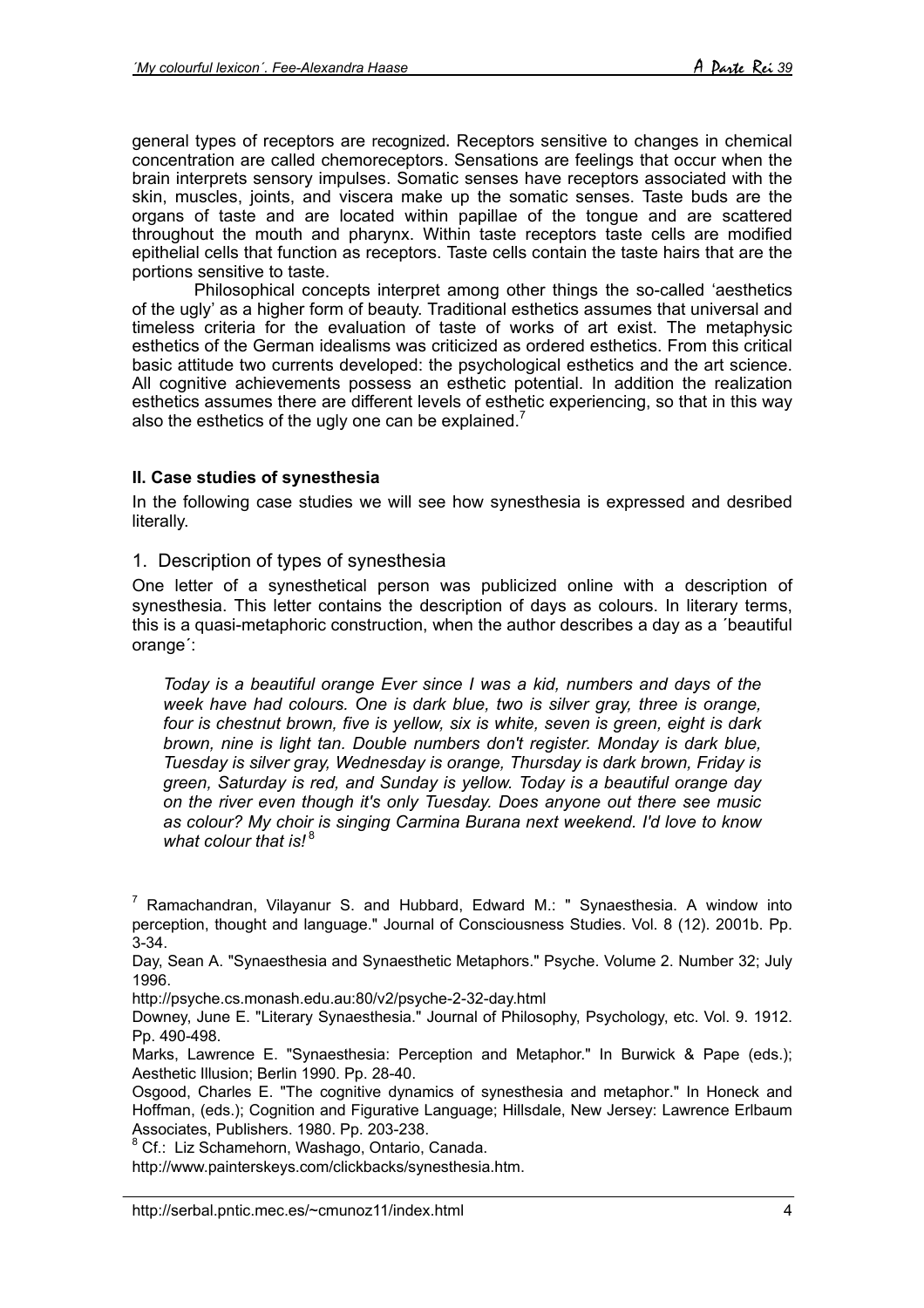Since these are individual connotations of phenomena we describe them as pseudo-metaphoric of an individual ideolectic status. *A Day in the Life* contains a description of synesthesia; synesthesia here is based upon memories, which arose from the sense of smelling certain things and its connotations to certain situations:

*My memories never really make sense to me. I don't always remember the important stuff, but I have very vivid memories of the things that seemed important to me at the time. Maybe the things I remember reflect my two- and three-year-old consciousness. And maybe it's the vividness and the colors of my memories that attaches them so concretely to my senses. Whatever the method, they're often indelibly bound. When I taste grass, I immediately remember lying next to my dad in the grass, sharing a special moment. He and I were very close at that time in my life, so I have a fondness for grass as a concept. And when I think of certain people -- my great-grandmother, for instance, I can remember the smell of her -- the distinct odor of her house. She had a bright pink, flowery blanket that she'd fold in two on the floor as a pallet for me to lie on, and the polyester surface of it was cool and smooth on my skin, and the smell would fill my nose. My mom still has the blanket, although it doesn't smell like my G'ma so much anymore. I can still create the scent in my head, though -- as vivid as if I were at my house when it was still her house. It's very easy for me to associate sounds and words and music with vivid visual memories, too.*[9](#page-4-0)

In this example we find connotations of personal memory with visual experience. One form, in which synesthesia is expressed is the quasi-metaphoric form.<sup>10</sup> The personal description given in the following samples contains a poetic form, in which metaphors are used to express the meaning of synesthesia. Giovanni Malito describes with metaphors such as 'the scent of the moon' in *Synesthetics* the phenomenon synesthesia itself:

Giovanni Malito

from Synesthetics

 (i) to locate the scent of the moon is the reason you look up at night

 (ii) you taste sunshine your tongue tingles with nothing

<span id="page-4-0"></span><sup>9</sup> Cf.: http://www.waterlilies.org/weblog/archives/2002/07/synesthesia.html.

<span id="page-4-1"></span><sup>10</sup> Vanechkina, Irina Leonidovna. "On K. Saragev's "Colour Hearing". Leonardo. Vol. 34. Number 4. August 2001. Pp. 355-356.

Galeev, Bulat Makhmudovich. "Was Scriabin a Synesthete? " Leonardo. Vol. 34. Number 4. August 2001. Pp. 357-361.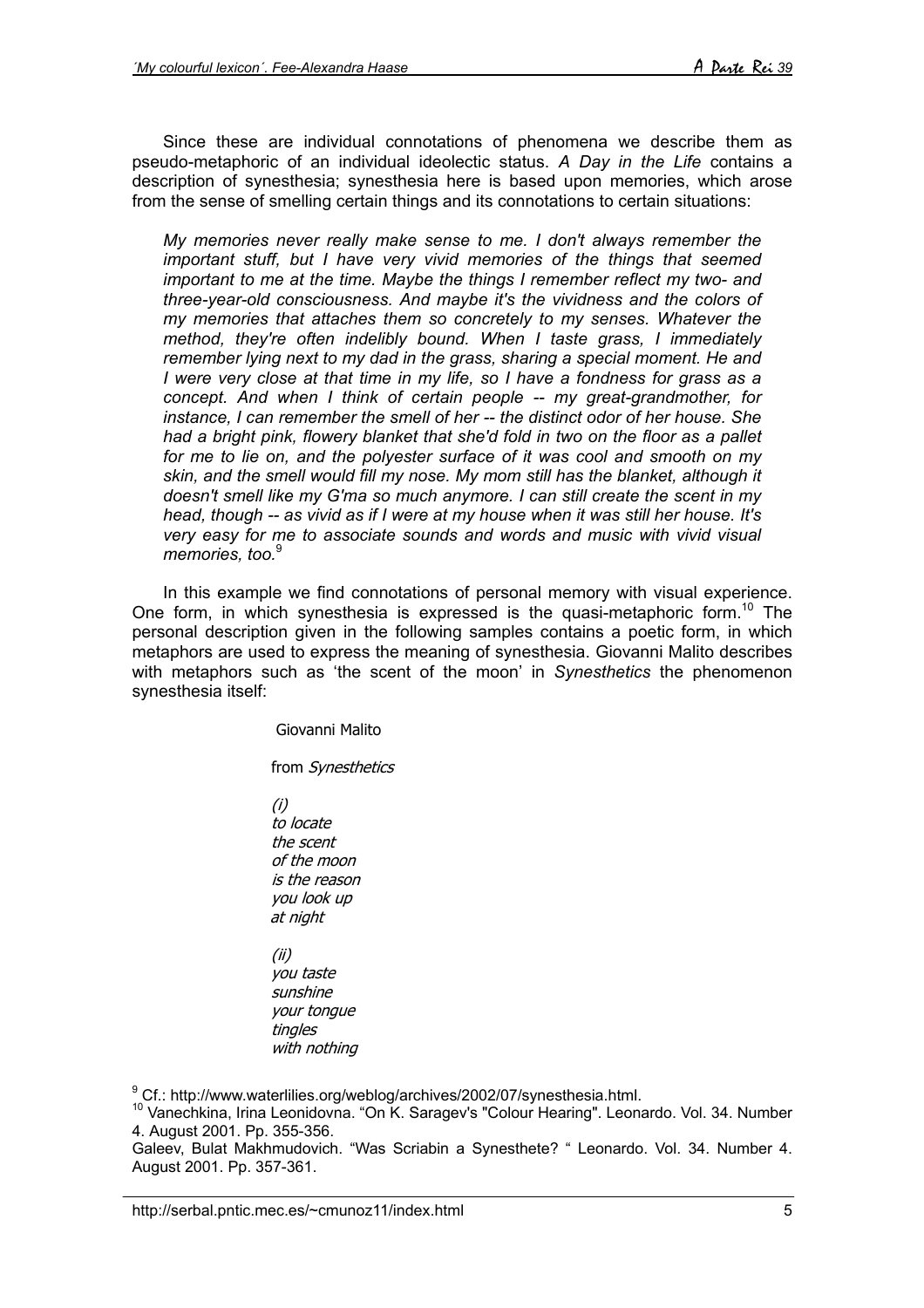it must say

 (iii) hypersensitive touching air hand opened is then closed squeezing atoms and molecules you touch origins of everything<sup>[11](#page-5-0)</sup>

2. Description of one sense by another one: Painting and music

We now look at the case, where synesthetic phenomena are put into artificial media and one sense is describing another exemplified by the modern artist Wladimir Kandinski. Colour has an emotional, physiological and symbolic effect.<sup>12</sup> By the mid-19<sup>th</sup> century synesthesia had intriqued an art movement that sought sensory fusion. The union of the senses appears in many forms of art; Germans use therefore the term ´Gesamkunstwerk´. The traditional esthetic philosophy assumes universal and timeless criteria for the taste evaluation of works of art exist. The metaphysic esthetics of the German idealisms was criticized as an ordered esthetics. From this critical basic attitude as two current branches psychological esthetics and the science of art developed. This view is outdated by the modern brain research, which showed that this confrontation is wrong and is not conceivable rational realization without a sensual emotional process. The physician Gustav Theodor Fechner differentiated in the 19<sup>th</sup> century between 'higher esthetics' and 'lower esthetics'. The 'higher esthetics' is the 'beautiful-mental' esthetics of the traditional philosophy and literature science, which regards esthetics almost exclusively in connection with art. In addition also the information esthetics played a role in the second half of the  $20<sup>th</sup>$  century. Therefore all cognitive achievements possess an esthetic potential. In addition the realization esthetics assumes there are different levels of esthetic experiencing, so that in this way also the esthetics of the ugly one can be explained. Walter Benjamins calls esthetics the concept of hedonism.

In his early years the painter Kandinsky discovered his synesthesia while attending a performance of Wagner's opera *Lohengrin* in Moscow. Kandinsky started exploring synesthetic experiences as a member of the *Blaue Reiter* group. To evoke emotions and sensations in the beholders and listeners of their art, the group explored the emotional and perceptual dynamics of simultaneous presentations of colour, sound and dance. Kandinsky's main experiments with cross-modal sensations concerned the multi-sensory perception of movement. Kandinsky assumed that one can feel the multisensory consonances and dissonances in simultaneously performed colour movements, musical movements and dance movements. Kandinsky's explorations of the consonance and dissonance of simultaneous auditory and visual stimuli offers alternatives for ´Gestalt´-experiments to the current experiments with elementary stimuli. Kandinsky viewed the Compositions as major statements of his artistic ideas. They share several characteristics that express this monumentality: the impressively large format, the conscious, deliberate planning of the composition, and the

<span id="page-5-0"></span><sup>11</sup> Cf.:<Http://www.poetrymagazines.org.uk/magazine/record.asp?id=6818>

<span id="page-5-1"></span><sup>&</sup>lt;sup>12</sup> Motluk, Alison. "The Sweet Smell of Purple." New Scientist; 13 August. 1994. Pp. 32-37. Cytowic, R. E.: The Man Who Tasted Shapes. Cambridge, MA: The MIT Press 1998.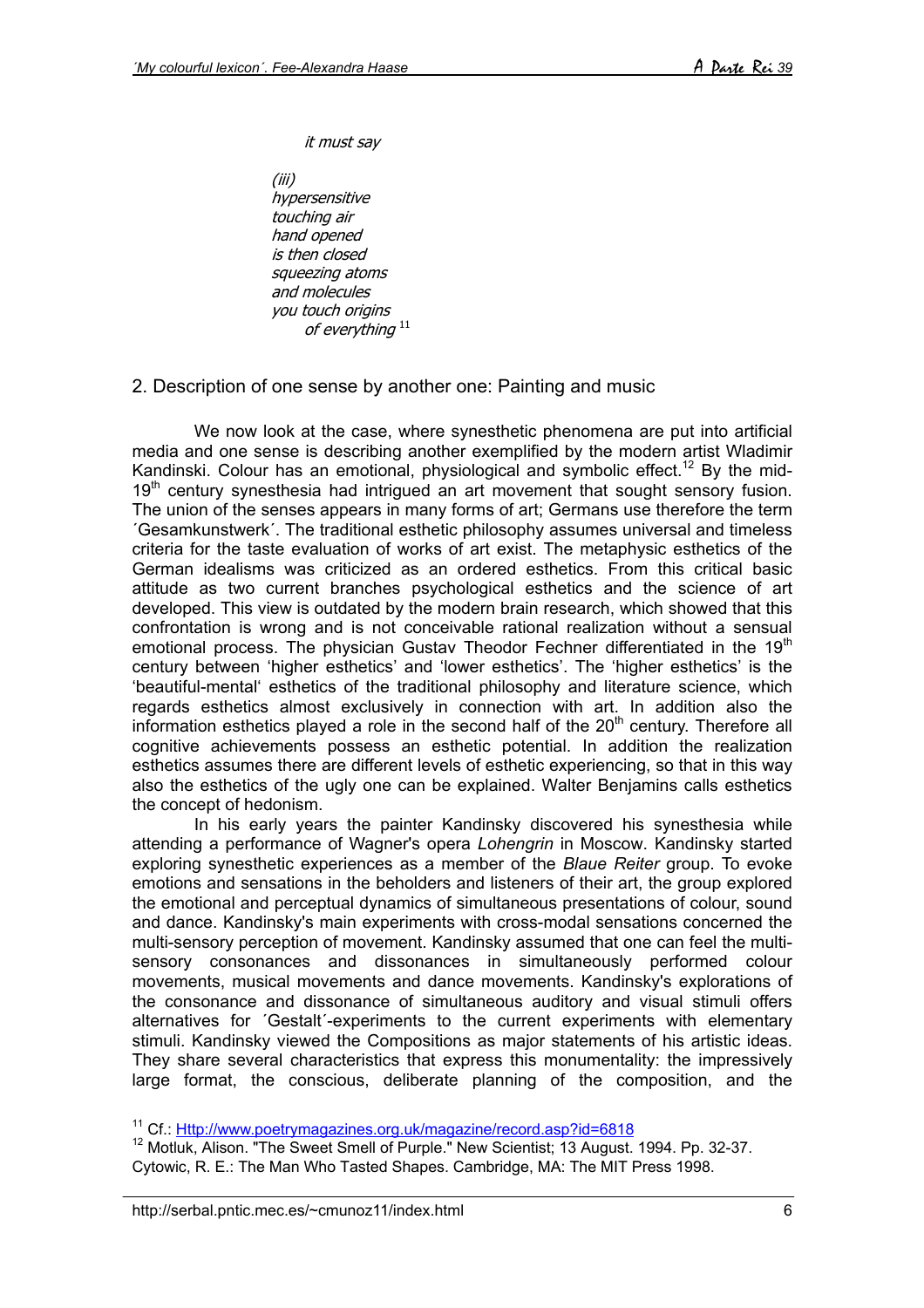transcendence of representation by increasingly abstract imagery.<sup>13</sup> The first three *Compositions* were destroyed during World War II. *Composition IV* (1911, 639 x 404) is divided abruptly in the center by two thick, black vertical lines. On the left, a violent motion is expressed through the profusion of sharp, jagged and entangled lines. On the right all is quite with sweeping forms and color harmonies.



Kandinsky. Composition IV. 1911

*Composition VI* (1913, 640 x 421) was made two years later. The theme of this work is *The Deluge*. Kandinsky defined three centers to this *Composition*, which are discerned sequentially by the viewer. Initially, the eye is drawn to the pink and white vortex in the left center.



Kandinsky. Composition VI. 1913

 In these pictures Kandinski found a way to express abstract qualities not following the traditional mimetic concept of art. To express the synesthetical effects within a theory, Kandinsky used metaphoric concepts consisting of the metaphoric concept of 'spirituality', 'geometry' and 'emotionality'. Kandinsky wrote that the artists had an 'inner necessity' to express the 'inner essence of things'. The main focus of his exploration of color was how it could be employed as an expression of the spiritual. Kandinsky wrote that colors evokes emotions. Along with other formal elements like lines, shapes, and forms, color is a language that communicates to all. An attempt to make yellow colder produces a green tint and checks both the horizontal and excentric movement. Kandinsky's esthetic is rooted in symbolistic principles he describes in the following chapters of *Concerning the Spiritual in Art*:

Part I. About general aesthetic

<span id="page-6-0"></span> $13$  For the historical background cf.: lone, Amy, and Christopher Tyler. "Was Kandinsky a synesthete?" Journal of the History of the Neurosciences. Vol. 12.2. 2003. Pp. 223-226.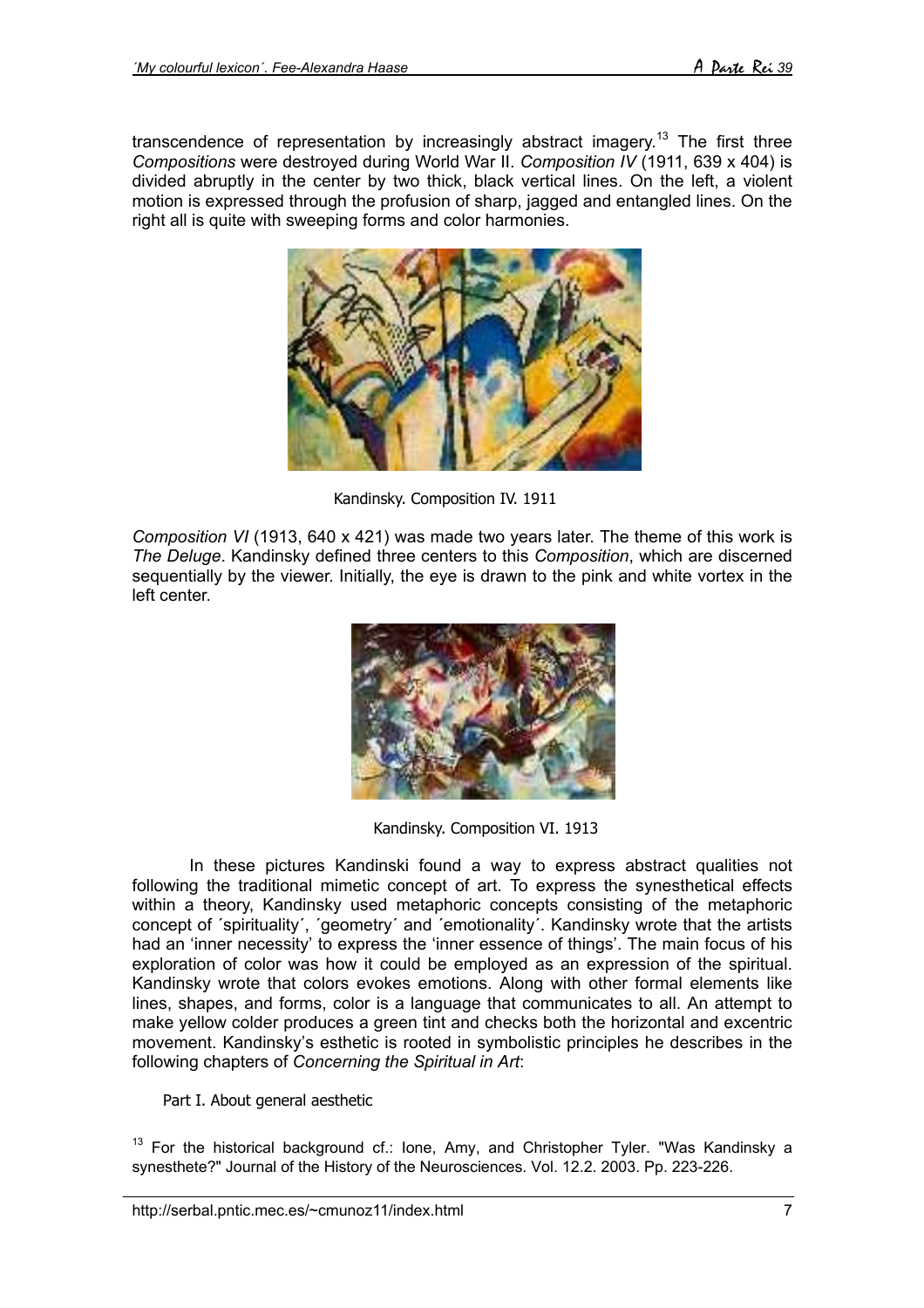- I. Introduction
- II. The movement of the triangle
- III. Spiritual revolution<br>IV. The pyramid
- The pyramid

Part II. About painting

- V. The psychological working of colour
- VI. The language of form and colour
- VII. Theory
- VIII. Art and artists
- IX. Conclusion

Part 1 *About general aesthetic* in the *introduction* describes the origin of art in metaphors:

*Every work of art is the child of its age and, in many cases, the mother of our emotions. It follows that each period of culture produces an art of its own which can never be repeated. Shapeless emotions such as fear, joy, grief, etc., which belonged to this time of effort, will no longer greatly attract the artist. He will endeavour to awake subtler emotions, as yet unnamed.* [14](#page-7-0)

In *The movement of the triangle* Kandinsky speaks about a 'life of the spirits':

*The life of the spirit may be fairly represented in diagram as a large acuteangled triangle divided horizontally into unequal parts with the narrowest segment uppermost. The lower the segment the greater it is in breadth, depth,* and area.<sup>1</sup>

Color effects were considered hierarchical depending on the 'level of spiritual development' of an individual. Kandinsky's theory of synesthesia posited that in synesthetes sensory impressions were immediately communicated to the soul. In *Spiritual revolution* Kandinsky writes:

*The spiritual triangle moves slowly onwards and upwards. Today one of the largest of the lower segments has reached the point of using the first battle cry of the materialist creed. Spiritual darkness, the insecurity of ignorance and fear pervade the world in which they move. Maeterlinck is perhaps one of the first prophets, one of the first artistic reformers and seers to herald the end of the decadence just described.*[16](#page-7-2)

In *The Pyramid* the difference between the arts music and painting is described:

*In manipulation of form music can achieve results, which are beyond the reach of painting. On the other hand, painting is ahead of music in several particulars. Music, for example, has at its disposal duration of time; while*

<span id="page-7-1"></span><sup>15</sup> Cf.: Kandinsky, Wassily: Concerning the Spiritual in Art. Translated by Michael T. H. Sadler. <Http://www.gutenberg.org/etext/5321>

<span id="page-7-2"></span> $16$  Cf.: Kandinsky, Wassily: Concerning the Spiritual in Art. Translated by Michael T. H. Sadler. <Http://www.gutenberg.org/etext/5321>

<span id="page-7-0"></span><sup>&</sup>lt;sup>14</sup> Cf.: Kandinsky, Wassily: Concerning the Spiritual in Art. Translated by Michael T. H. Sadler. <Http://www.gutenberg.org/etext/5321>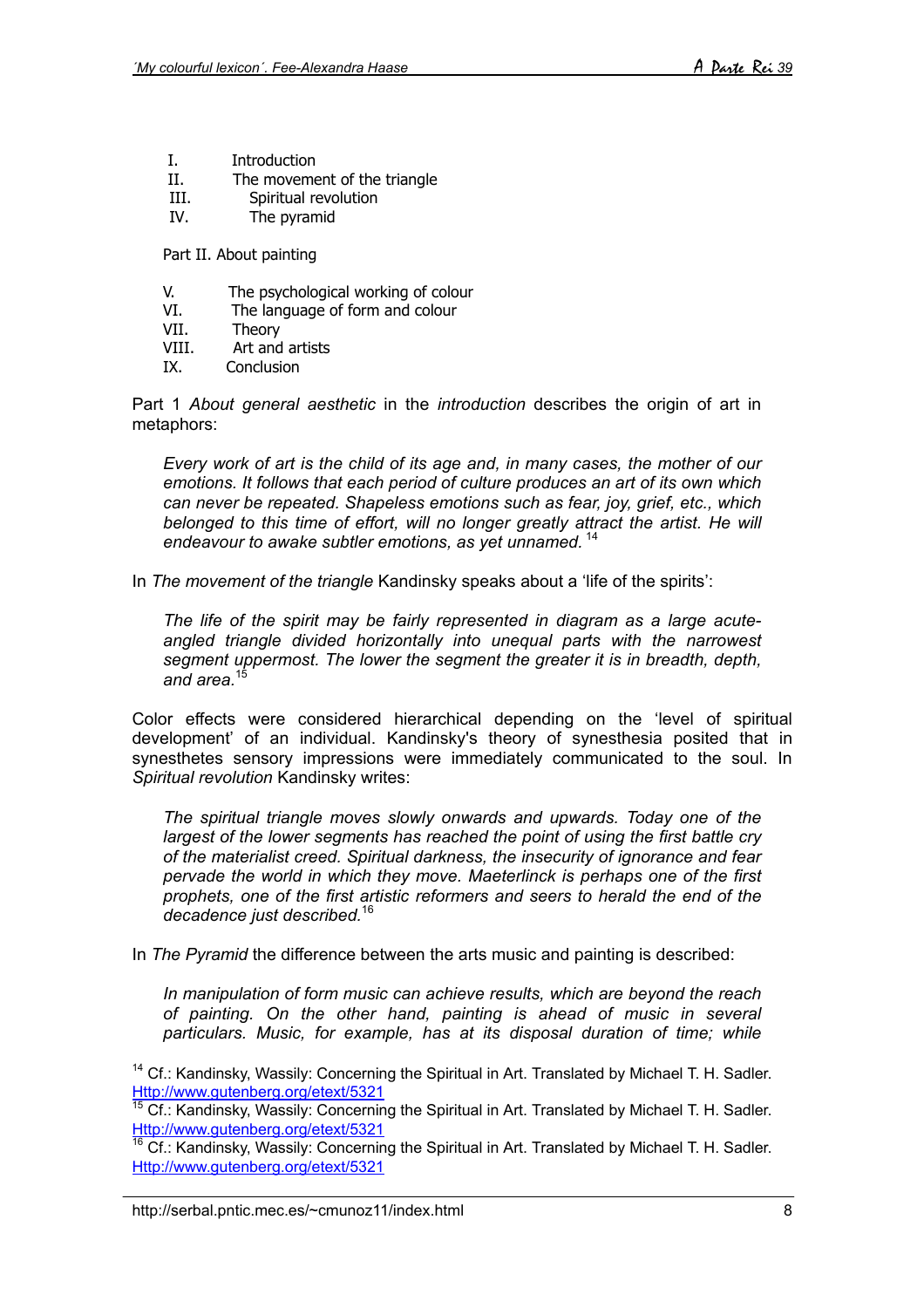*painting can present to the spectator the whole content of its message at one moment. Music, which is outwardly unfettered by nature, needs no definite form for its expression.*[17](#page-8-0)

In part II *About painting* in V. *The psychological working of colou*r the connotation of ´color´ and ´things´ having this color is described:

*Whether the psychic effect of colour is a direct one, as these last few lines imply, or whether it is the outcome of association, is perhaps open to question. The soul being one with the body, the former may well experience a psychic shock, caused by association acting on the latter. For example, red may cause a sensation analogous to that caused by flame, because red is the colour of flame. A warm red will prove exciting, another shade of red will cause pain or disgust through association with running blood. In these cases colour awakens a corresponding physical sensation, which undoubtedly works upon the soul.*

*No more sufficient, in the psychic sphere, is the theory of association. Generally speaking, colour is a power, which directly influences the soul. Colour is the keyboard, the eyes are the hammers, the soul is the piano with many strings. The artist is the hand, which plays, touching one key or another, to cause vibrations in the soul.*

*IT IS EVIDENT THEREFORE THAT COLOUR HARMONY MUST REST ONLY ON A CORRESPONDING VIBRATION IN THE HUMAN SOUL; AND THIS IS ONE OF THE GUIDING PRINCIPLES OF THE INNER NEED.*[18](#page-8-1)

In *VI. The language of form and colour* the 'weapons' of color are described:

*Painting has two weapons at her disposal:*

- *1. Colour.*
- *2. Form.*

*Form can stand alone as representing an object (either real or otherwise) or as a purely abstract limit to a space or a surface. This essential connection between colour and form brings us to the question of the influences of form on colour. Form alone, even though totally abstract and geometrical, has a power of inner suggestion. A triangle (without the accessory consideration of its being acute-or obtuse-angled or equilateral) has a spiritual value of its own. In connection with other forms, this value may be somewhat modified, but remains in quality the same.*

*The more abstract is form, the more clear and direct is its appeal. In any composition the material side may be more or less omitted in proportion as the forms used are more or less material, and for them substituted pure abstractions, or largely dematerialized objects.*

*Two great divisions of colour occur to the mind at the outset: into warm and*

<span id="page-8-1"></span> $18$  Cf.: Kandinsky, Wassily: Concerning the Spiritual in Art. Translated by Michael T. H. Sadler. <Http://www.gutenberg.org/etext/5321>

<span id="page-8-0"></span> $17$  Cf.: Kandinsky, Wassily: Concerning the Spiritual in Art. Translated by Michael T. H. Sadler. <Http://www.gutenberg.org/etext/5321>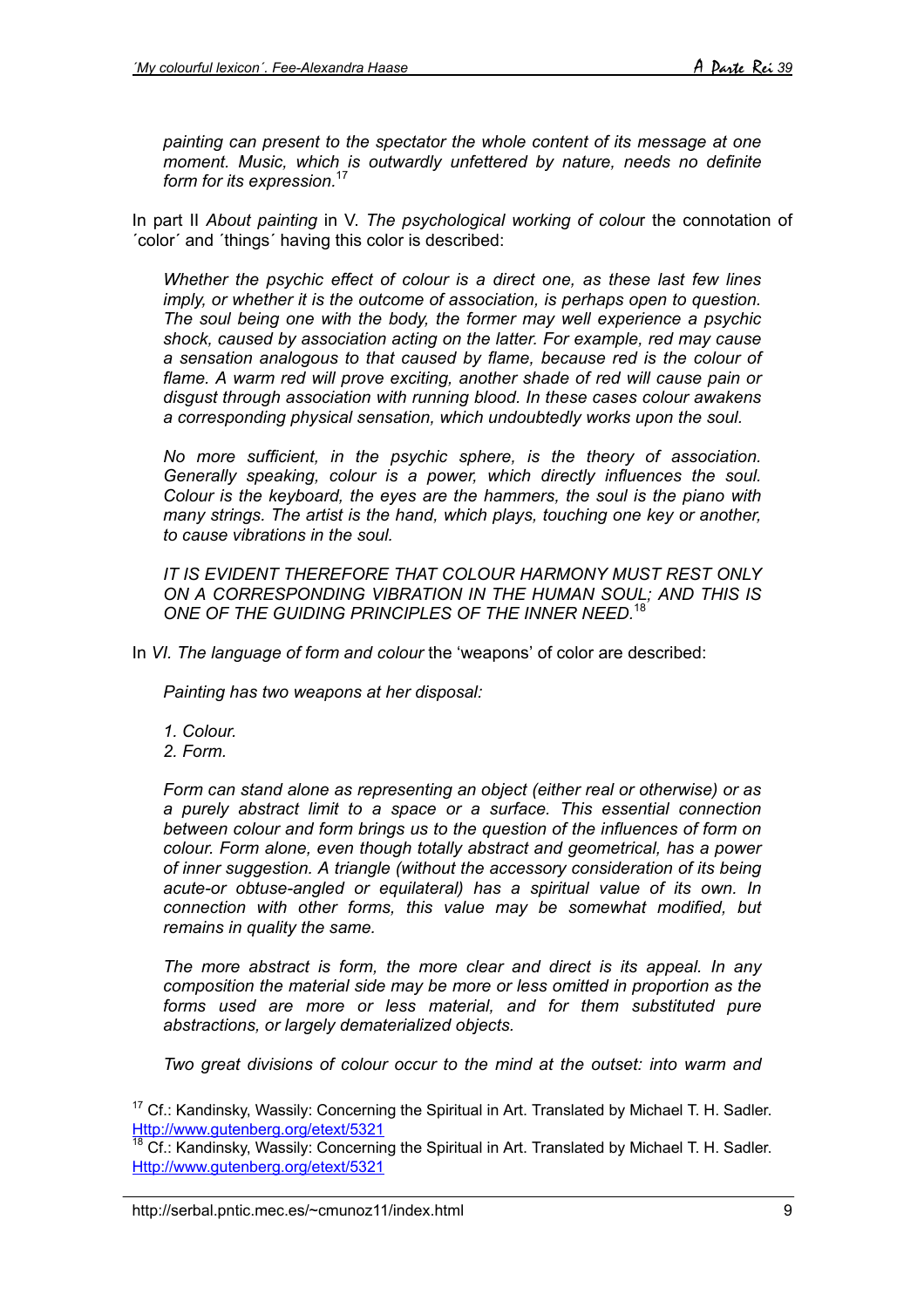*cold, and into light and dark. To each colour there are therefore four shades of appeal--warm and light or warm and dark, or cold and light or cold and dark.*

*Generally speaking, warmth or cold in a colour means an approach respectively to yellow or to blue. This distinction is, so to speak, on one basis, the colour having a constant fundamental appeal, but assuming either a more material or more non-material quality. The movement is an horizontal one, the warm colours approaching the spectator, the cold ones retreating from him.*

*The colours, which cause in another colour this horizontal movement, while they are themselves affected by it, have another movement of their own, which acts with a violent separative force. This is, therefore, the first antithesis in the inner appeal, and the inclination of the colour to yellow or to blue, is of tremendous importance.*

*The second antithesis is between white and black; i.e., the inclination to light or dark caused by the pair of colours just mentioned. These colours have once more their peculiar movement to and from the spectator, but in a more rigid form.*

### *Cool red (madder) like any other fundamentally cold colour, can be deepened especially by an intermixture of azure.*[19](#page-9-0)

Kandinsky used for his theory a model conception; for him colour is related to the human soul; an example of this construction are the expressions 'keyboard´ for colour, ´hammer´ for eye, ´piano´ for the soul in part II of *Concerning the Spiritual in Art.* We will now look what makes colours ´speak´. Kandinsky used colors as indicators of other qualities like yellow for warm and blue for cold. The traditional color concepts show some similar basic distinctions between colors and introduce to some basic features of each color. If we look at the color theories, most common is the color wheel or color circle based on red, yellow and blue as basic colors. These are the three pigment colors that cannot be mixed or formed by any combination of other colors. All other colors are derived from these three hues. Green, orange and purple are the colors formed by mixing the primary clors. The meanings of colours have a certain stability. Isaac Newton developed the first circular diagram of colors in 1666. Since then scientists and artists have studied and designed numerous variations of this concept. In general, it is derived from the prismatic arrangment also visible in the rainbow. The primary colors Itten called red, yellow and blue. The secondary colors of mixing two primary colors are orange, green and violett. The tertiar colors exist from mixing a primary and a secondary color. They are yellow-orange, red-orange, red-violet, blueviolet, blue-green and yellow-green.

The use of colors in a metaphoric way –just like Kandinsky did - can base upon a tertium comparationis-description: So the color stands for an attribute it has in common with an object of this color. So the message of this color can be understood. In this way synesthesia follows some artificial rules and is artificial. In other cases the synesthetical effects are based upon a personal connotation system; the connotation of days of the week and colors is a personal one not depüending on general cultural or social concepts, but on persoanl memory and connotation by an individuum. Artificial effects of synesthesia are based upon ´cultural memory´more comprehensive in quality than an individual. The Latin word ´forma´ derivates in many languages in Europe and

<span id="page-9-0"></span><sup>19</sup> Cf.: Kandinsky, Wassily: Concerning the Spiritual in Art. Translated by Michael T. H. Sadler. <Http://www.gutenberg.org/etext/5321>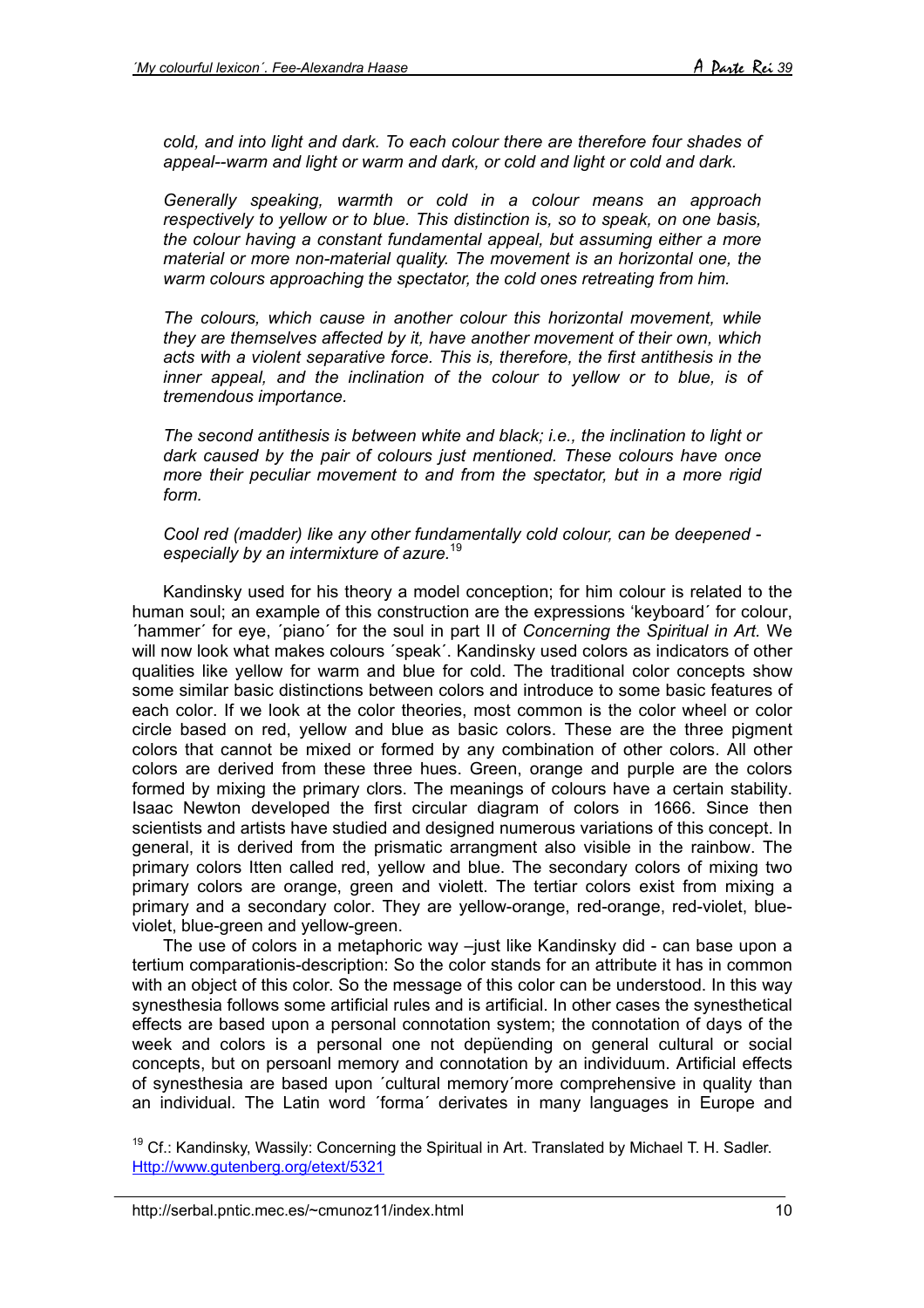stands for visible forms and conceptioal forms. Color is always related to a form. Form is the equivalent to the disposition, arrangement or order of parts, which can have ´color´ as an attribute. If we lack at the connotations colors have, we find that opposite or not harmonizing values are connotated with them. The connotations of colors with certain values brought some ´commo effects´, which make it easy for us to make a distinction between general esthetic common connotations and personal synesthetic effects. The basic colors are yellow, red and blue. They have as attributes certain meanings, which mostly relay to ´natural´ phenomena of this color.

#### Yellow

Yellow stimulates the nervous system as well as the mind. Yellow makes objects seem closer and larger. Its opposite colour is violet. Yellow is associated with joy, happiness, intellect, and energy. Yellow produces a warming effect, arouses cheerfulness, stimulates mental activity, and generates muscle energy. In heraldry, yellow indicates honour and loyalty.

### Red

Red stimulates the mind and nervous system. Bright red can be an irritant if used over large areas. Red is the colour of fire and blood and associated with energy, war, danger, strength, power, determination as well as passion, desire, and love. Red is a very emotionally intense colour. Red is widely used to indicate danger. Light red represents joy, sexuality, passion, sensitivity, and love. Pink signifies romance, love, and friendship. It denotes feminine qualities and passiveness. Dark red is associated with vigour, willpower, rage, anger, leadership, courage, longing, malice, and wrath.

### **Blue**

Blue has a calming effect. Blue does not require the eye to focus. It is often associated with depth and stability. It symbolizes trust, loyalty, wisdom, confidence, intelligence, faith, truth, and heaven. Blue is considered beneficial to the mind and body. It slows human metabolism and produces a calming effect. Blue is strongly associated with tranquillity and calmness. In heraldry, blue is used to symbolize piety and sincerity. Dark blue is associated with depth, expertise, and stability. Dark blue represents knowledge, power, integrity, and seriousness.

#### **Orange**

Orange stimulates the mind. Orange stimulates the appetite. Orange requires the eye to focus, therefore objects seem closer and larger. Orange conveys warmth and assurance. Its opposite colour is blue. Orange combines the energy of red and the happiness of yellow. Orange represents enthusiasm, fascination, happiness, creativity, determination, attraction, success, encouragement, and stimulation. Orange increases oxygen supply to the brain, produces an invigorating effect, and stimulates mental activity. Orange is the colour of fall and harvest. In heraldry, orange is symbolic of strength and endurance.

# Green

Green creates a feeling of freshness. Its opposite colour is red. Green is the colour of nature. It symbolizes growth, harmony, freshness, and fertility. Green has strong emotional correspondence with safety. Dark green is also commonly associated with money. It is the most restful colour for the human eye; it can improve vision. Green suggests stability and endurance. In heraldry, green indicates growth and hope.

#### Violet

Violet does not require the eye to focus; therefore objects and walls seem farther away.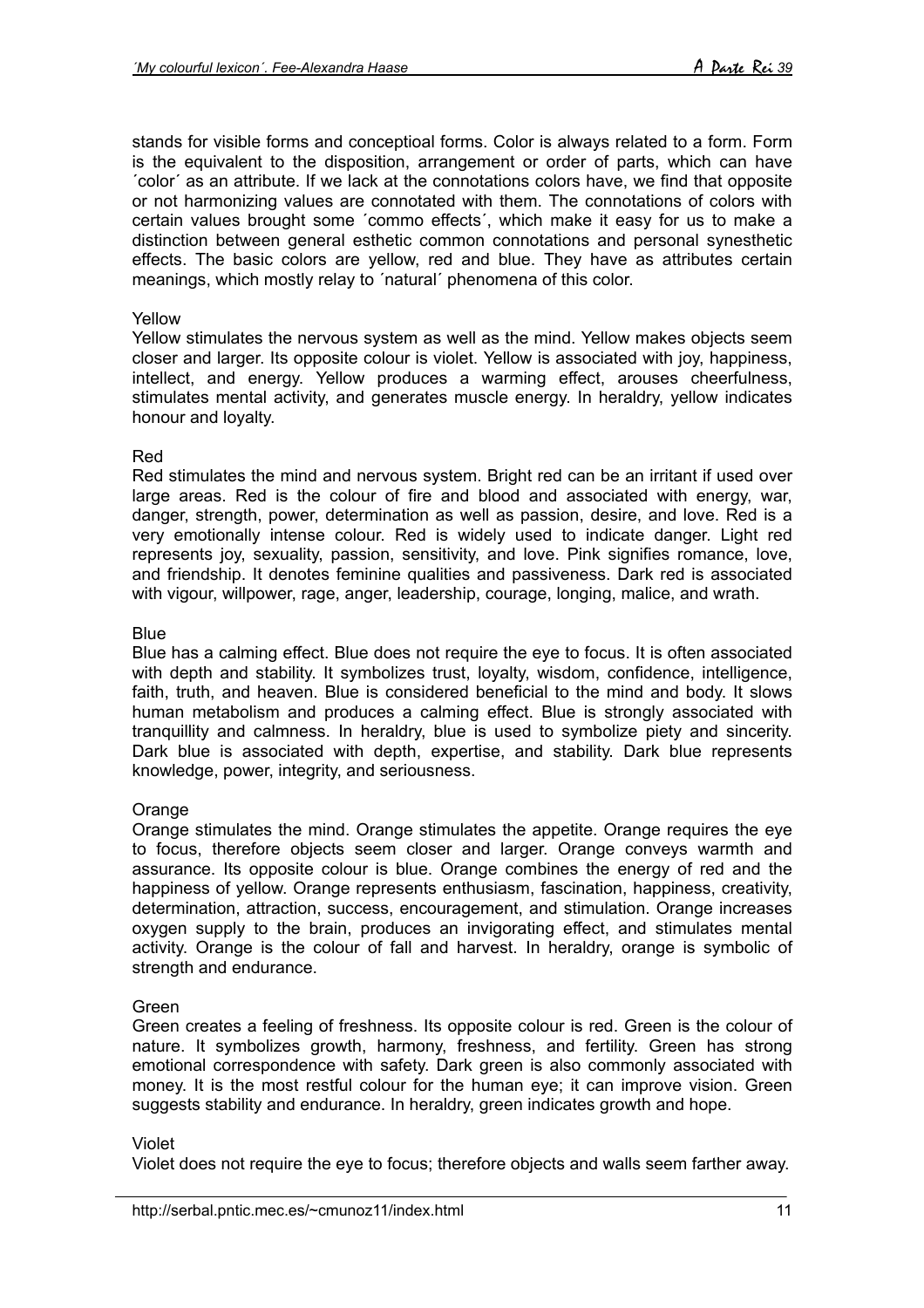# Purple

Purple combines the stability of blue and the energy of red. Purple is associated with royalty. It symbolizes power, nobility, luxury, and ambition. It conveys wealth and extravagance. Purple is associated with wisdom, dignity, independence, creativity, mystery, and magic.

#### Brown

Brown in more earthy tones creates intimacy. Evokes a sense of tranquillity, but can make a room seem too subdued if used widely without texture or another colour to enliven it. Beiges and tans are more sophisticated tones. Brown suggests stability and denotes masculine qualities. Reddish-brown is associated with harvest and fall.

### Gold

Gold evokes the feeling of prestige. The meaning of gold is illumination, wisdom, and wealth. Gold often symbolizes high quality.

#### **White**

White is associated with light, goodness, innocence, purity, and virginity. It is considered to be the colour of perfection. White means safety, purity, and cleanliness. As opposed to black, white usually has a positive connotation. White can represent a successful beginning. In heraldry, white depicts faith and purity.

#### **Black**

Black is associated with power, elegance, formality, death, evil, and mystery. Black is a mysterious colour associated with fear and the unknown. It usually has a negative connotation. Black denotes strength and authority; it is considered to be a very formal, elegant, and prestigious colour. In heraldry, black is the symbol of grief.<sup>[20](#page-11-0)</sup>

| White  | Birth, purity, cleanness                                               |
|--------|------------------------------------------------------------------------|
| Black  | Mourning, death, earth, seriousness, grief                             |
| Red    | Fight, love, passion                                                   |
| Orange | Warmth, wealth, enthusiasm, creativity, happiness                      |
| Yellow | Warmth, happiness, cowardice, betrayal, hatred, joy, intellect, energy |
| Green  | Spring, youth, freshness                                               |
| Blue   | Sincerity, loyalty, melancholy                                         |
| Violet | Seriousness, dignity                                                   |
| Purple | Power, high-ranked priest, dignity                                     |
| Pink   | Happiness, tenderness, love                                            |
| Gold   | Super-terrestrial, richness, royal power                               |
| Silver | Strong confidence                                                      |
|        |                                                                        |

Colour psychology in Europe

<span id="page-11-0"></span> $20$  Kay, Paul. "Synchronic variability and diachronic change in basic color terms." Language in Society. Vol. 4. 1975. Pp. 257-270.

Kay, Paul, and Regiel, Terry: " Resolving the question of color naming universals. " Proceedings of the National Academy of Sciences. Vol. 100 (15); 22 July. 2003. Pp. 9085-9089.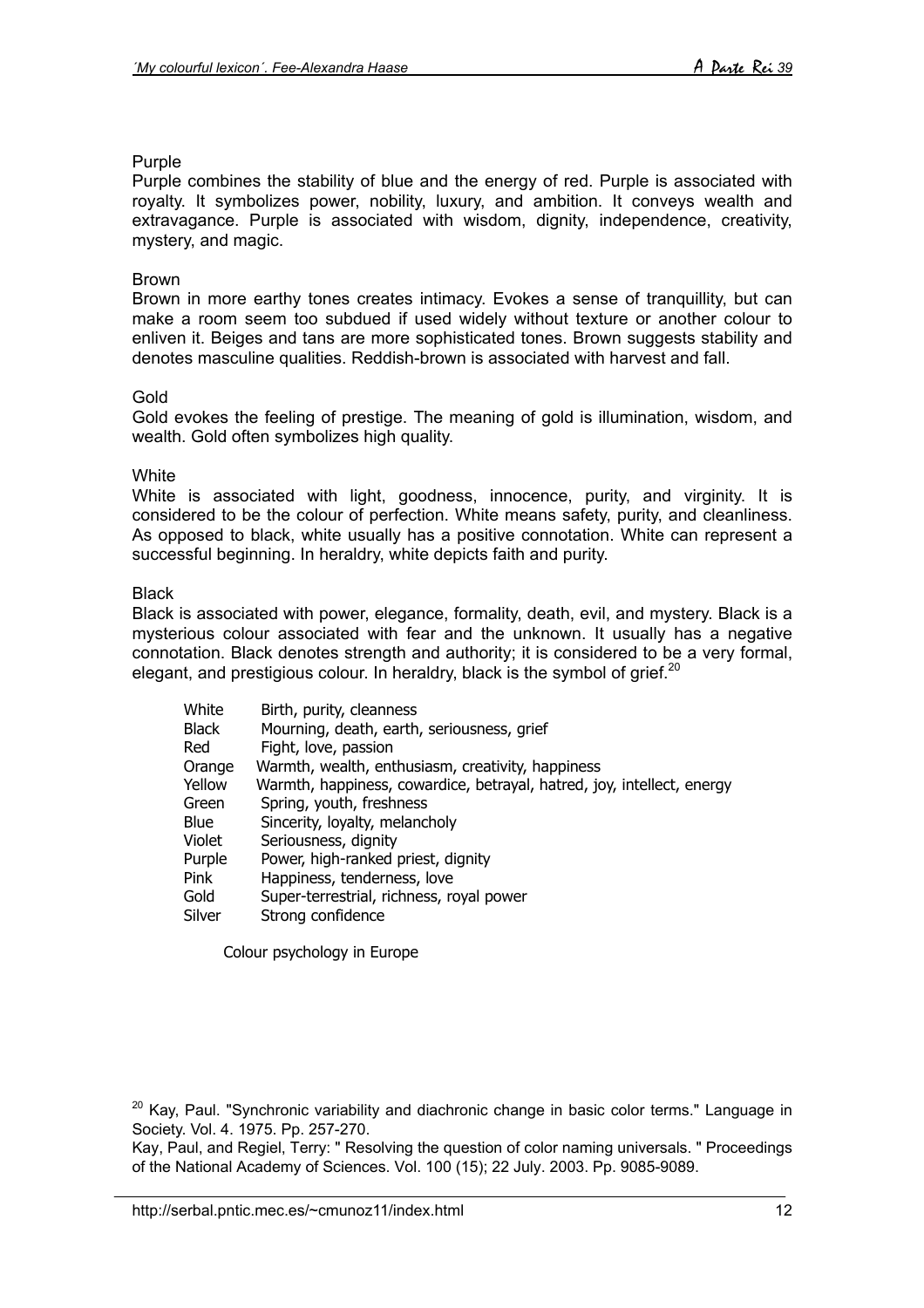# 3. Interference of language and picture

Now we discuss synesthetic effects of literature using examples from the Middle Ages. Rhabanus Maurus, abbot of the monastery in Fulda in the  $9<sup>th</sup>$  century, devised 'visual poetry' around 810 on the subject of the redeeming Holy Cross. The visual poems, which also features illustrations, have been composed from woodcut and type with exquisite craftsmanship. The text continous in the illustration. The letters printed in red may also be read separately in a different sense. The figures, corresponding with preserved manuscripts, largely consist of carefully inserted xylographic parts within a typographical whole, with the distinction between the two very hard to perceive. This way, the article explores some cognitive and esthetic principles about picture poems. Poetic language draws attention to itself in the hierarchy of signifiers. In manneristic styles there is a greater awareness of the separateness of signifiers. Whereas rhyme, meter, and alliteration impose additional patterning on the phonological signifiers, picture poems, acrostics, and some other manneristic devices impose additional patterning upon the graphemic signifiers. When alliterations are turned into puns, they become manneristic patterning of the phonological signifier. In this sample the four evangelists are integrated in the text and subscriptions are separated through lines giving a second meaning, e.g. the words ´fuit in diebus hero´:



Hrabanus Maurus. Liber de laudibus Sanctae Crucis Pforzheim. Thomas Anshelm. 1503. Washington University Libraries.

From this text box emerge individual letters and groups of letters, which compose self-contained poems or sequences of words referring to the basic concept of the composition, the glorification of the Cross and Christianity using effects of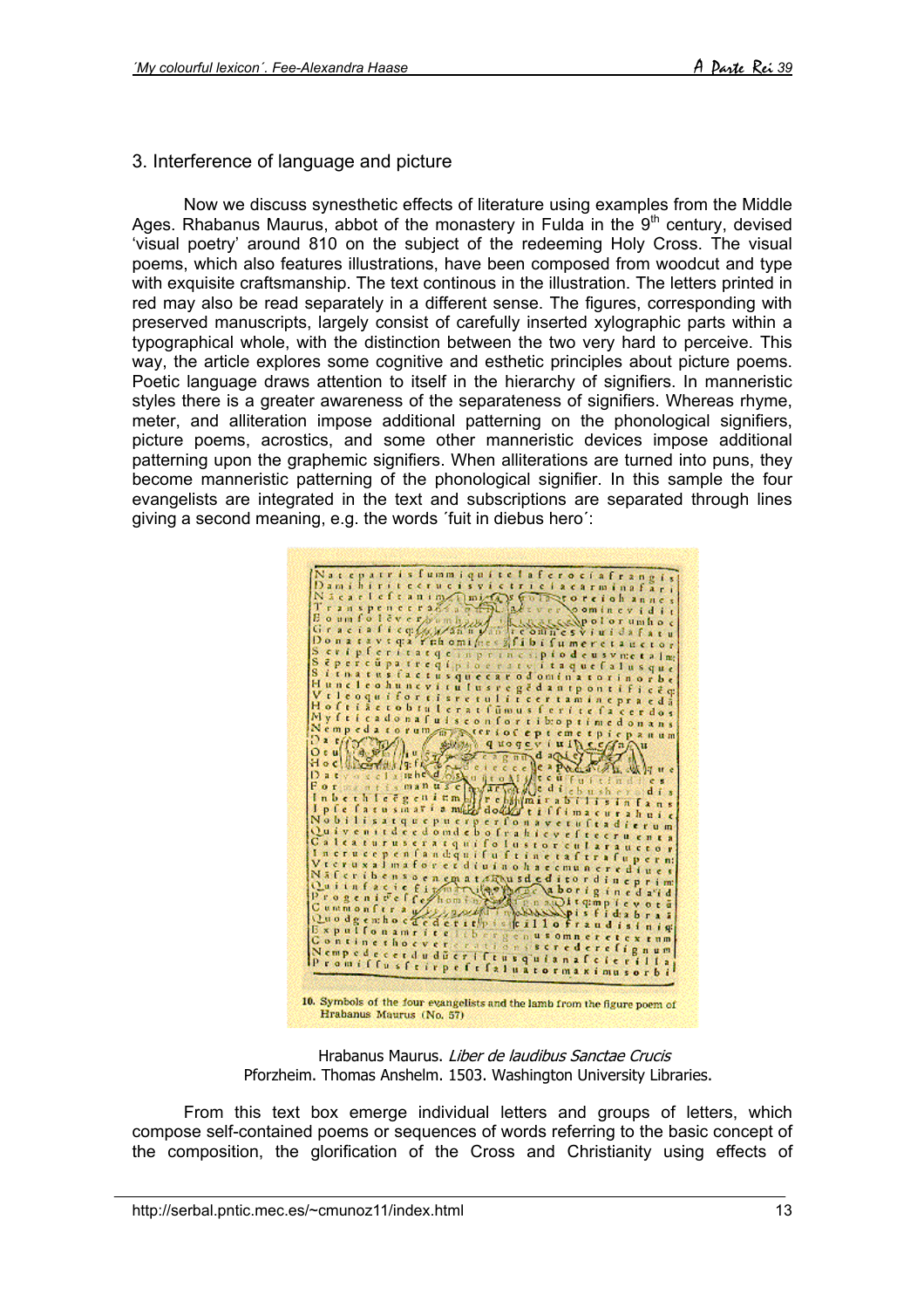intertextuality. The monumental manuscript contains a series of 28 picture poems taken from the first version of the treatise on the Holy Cross presented by Hrabanus as early as 810–814. The book ends with the famous dedication miniature depicting the author below the Cross as symbol of salvation. The cross is also visualized by characters in two lines of the paper (see photograph above). The commentary volume provides an introduction and guides the reader through the world of Charlemagne who forced these artificial methods for his power as an emeror. $21$ 

# 4. Colour and literary languages

Metaphors concerning the matter of sound deal with a common level of synesthesia. William Shakespeare's works are examples for the use of metaphors in a literary text, which can be considered as synesthetical effects. In act IV, sScene II of *The Winter's Tale red blood* that *reigns in the winter s pale* is described:

*With heigh! the doxy, over the dale, Why, then comes in the sweet o the year; For the red blood reigns in the winter s pale. The white sheet bleaching on the hedge,...*

In the Sonnet 99 red is the color of shame:

*Fearfully on thorns did stand, One blushing shame, another white despair; A third, nor red nor white, had stol n of both, And to his robbery had annex d thy breath;*

In act II, scene V of *Twelfth-Night; or, What You Will* is asked to fool someone 'black and blue':

*To anger him we ll have the bear again; and we will fool him black and blue; shall we not, Sir Andrew? Sir And.*

#### **III. Theory – Structures and concepts of the representation of esthetical phenomena**

The elements of a notation system are tools used to build a composition with a secondary connotation system. A concept as a whole is made of series of segments, which have their active role in the whole and interact among themselves. Colour is the most vital visual sensation in our life. Colours play an important part in our life and in our flower design. They are always there and draw our attention immediately. Colour also influences the composition and this is also the case in a design. Philosophical concepts interpret among other things the so-called 'esthetics of the ugly' as a higher form of beauty. Traditional esthetics assumes that universal and timeless criteria for the evaluation of taste of works of art exist.

Words, which the ancient Greeks used to name concepts of beauty, are structural elements for proportions of parts. For visible beauty *symmetria* (harmony for commensurability) was the principal term. For audible beauty and for musical works it was *harmonia* (consonance). The word *taxis* for ´order´ had a similar meaning. Obviously the color connotation described in the sample case above contains certain

<span id="page-13-0"></span> $21$  Cf.: Cf. for art and synesthesia:

Basbaum, Sérgio Roclaw. Sinestesia, arte e tecnologia: Fundamentos da cromossonia. São Paulo: Annablume 2002.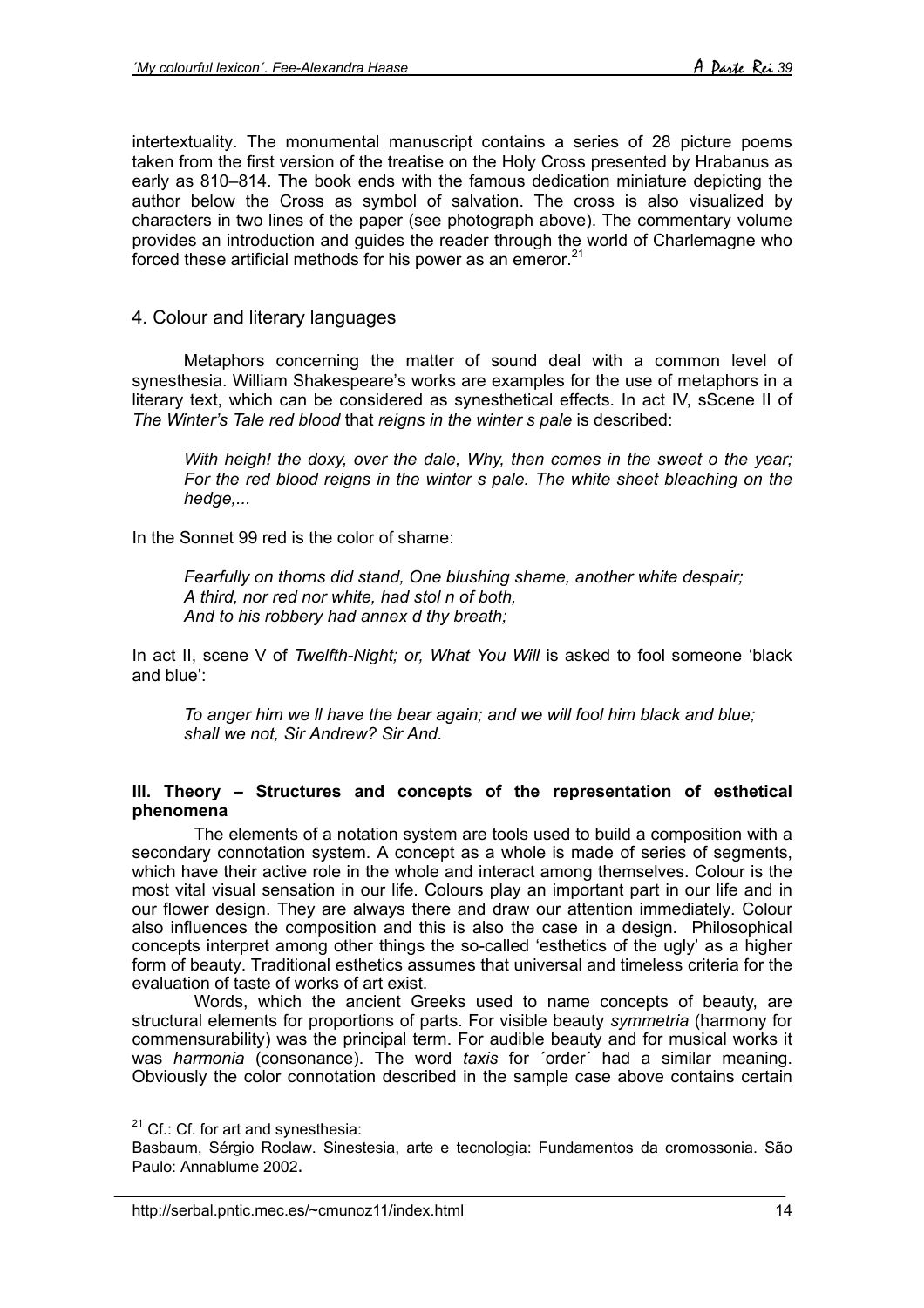basic in common shared meanings. So an emotional approach can be explained when colors are used. The forms of feelings can be divided into three classes of the simple emotions, the affections, and the desires.

> **Hearing** Vision Smell Taste Touch

The connotation for elements of categories of one sense with another sense can be explained by the use of a tertium comparationis, a third quality both elements have in common; e.g. softness of touch and yellow as a color both stand in opposition to gravity of touch/color.

Perception and sensation of esthetical phenomena

Perception is not possible without an entity that acts on the sense organs and the organs themselves. This means that perception is not 'objective' in the sense commonly used, which is outside the observer. Perception needs an observer. The sense organs are fundamentally automatic in working, but our evaluation is not, and depends on our knowledge of perception.

> **Cognition Perception** Emotion **Thought** Reminiscence Imagination

Methods of consciousness

# Structures of esthetical phenomena

Ethic and esthetical values are in close connection. The distinction often made between emotions and judgments gives rise to a host of conflicting accounts of morality, since e.g. emotions contain judgments. Judgments are formed by both emotions and the ratio. Emotions are responses to sense and inevitably incorporate judgments and beliefs about those senses.

# Channels of esthetical perception

A channel is a sensory mode utilized by a medium for visual, auditory or tactile perception. Channels are available by the technical features of the medium, in which an esthetical phenomenon appears certain deriverates from Latin ´sentire´ (to feel) exist: The sensorium is the part of the brain that receives and coordinates all the stimuli through the senses. Sensuality is the excessive devotion to delights of the senses. Sentiment is an opinion about a specific matter, or an emotion elicited by an image. Although there is no value judgment necessarily implied in noting a sentiment, a speaker is more likely to be taking a disparaging attitude when using 'sentimental' or 'sentimentality'.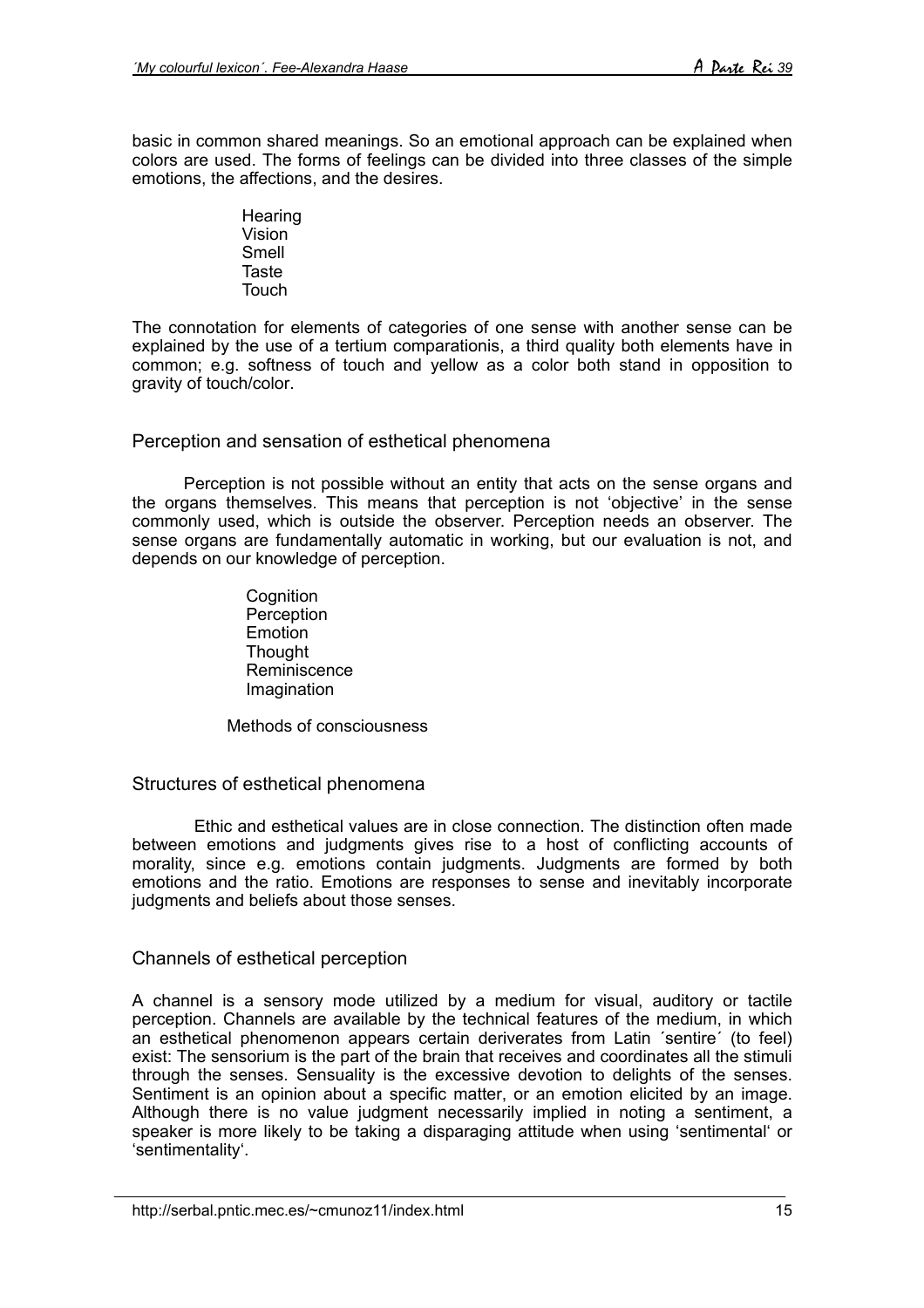The stimulus The receptor The sensation

### Steps in sensation in an psychophysiological approach

The faculties through which the body perceives, receives and feels stimuli from outside are the faculties of sight, hearing, smell, touch, taste, and balance. The senses are the means of providing physical gratification and pleasure. The quality or condition of being is capable of perceiving with a sense or senses and responsive to external conditions or stimulation, or susceptible to the attitudes, feelings, or circumstances. Esthetics is created by the five senses (sight, touch, hearing, taste, and smell stimuli) combined with connotation derived from ´classic connotations´ like the symbolic meanings of colors we demonstrated before are seldom. Also synesthetic phenomena –as philological effects- base upon this method. This is an argument for synesthesia as a personal ability. Following Darwin, this faculty for the appreciation of beauty is related to high tastes acquired though culture and depends upon complex associations. The sphere of the senses has here a transmission function; it is a kind of messenger of information between the sense, things and the soul, which are separated from each other. These channels of esthetical perception of the main five senses have certain categories, which can be combined as synesthetical effects, e.g. as colours of vision in combination with taste categories.

| <b>Vision</b> | <b>Hearing</b> | <b>Touch</b> | Taste / Smell  |
|---------------|----------------|--------------|----------------|
| Colour        | Loudness       | Weight       | Sweetness      |
| Shape         | Pitch          | Give         | Sourness       |
| Pattern       | <b>Beat</b>    | Comfort      | <b>Texture</b> |
| Line          | Repetition     | Temperature  | Strength       |
| Texture       | Melody         | Vibration    | Sweetness      |
| Visual weight | Pattern        | Sharpness    | 'Pleasantness' |
| Balance       | <b>Noise</b>   | Ease of use  |                |
| Scale         | Texture        | Strength     |                |
| Movement      | Shape          |              |                |

Channels of esthetical perception

Esthetical state Synesthetical state Anesthetical state

Esthetical states

Sensation of the 'Esthetical state'

We can divide sensation into three states: The state of esthetic perception, the anestastic status and the synesthetic perception. A sensation is an experience by the senses. Thoughts and emotions can also be called sensations. The term can also have a negative connotation. Sensibility depends on nerves. Sensation is a perception associated with stimulation of a sense organ or with a specific body condition like the sensation of heat or a visual sensation. The faculty of feeling or perceiving is based on physical sensibility. A sensation is knowledge and feeling, perception and sensation. A sensation is a purely spiritual or psychical affection. Affections are related merely to feeling; passions belong to the faculty of desire, and are inclinations that hinder or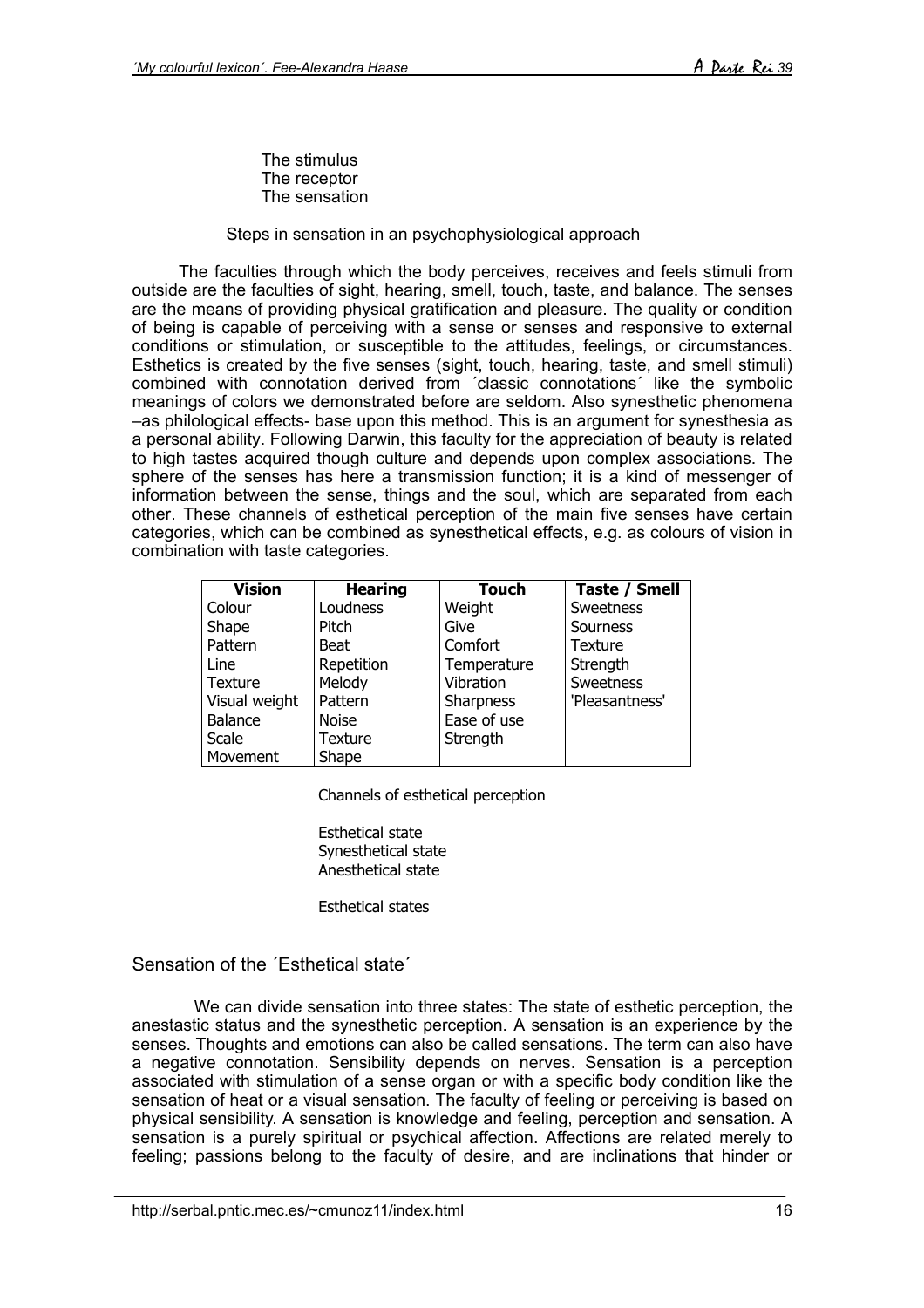render impossible all determinability of the elective will by principles. Affections are impetuous and irresponsible; passions are abiding and deliberate. Agreeable or disagreeable feelings occasioned by objects that are not corporeal or material.

A sensation is a state of excited interest or feeling. The sensation caused by the appearance of that work is still remembered. Sensation properly expresses that change in the state of the mind, which is produced by an impression upon an organ of sense. Perception expresses the knowledge or the intimations we obtain by means of our sensations concerning the qualities of matter. It consequently involves the notion of externality. Sensation as the faculty through which the external world is apprehended is the entry to the senses. Sense is any of the faculties by which stimuli from outside or inside the body are received and felt, as the faculties of hearing, sight, smell, touch, taste, and equilibrium. A perception or feeling is produced by a stimulus. Sensation is a sense e.g. of fatigue.

# The ´anesthetical state´

The word ´anesthesia´ derives from the Greek word *aisthesia* (reception of feeling). Anesthesia means a status without feeling. The term was coined in the  $19<sup>th</sup>$ century when modern anesthesia began to flourish. Since then the rapid growth of anesthesia has embraced many facets. Anesthetists or anesthesiologists are among the most highly trained medical professionals. Comparing it to anesthetic, which is by construction an antonym of esthetic, synesthetical states can illuminate some of the meaning of esthetical phenomena. If something is anesthetic, it tends to dull the senses or cause sleepiness. In contrast, esthetical may be thought of as anything that tends to enliven or invigorate.

# Sensibilities of esthetics

Pleasure comes from the extent to which the product makes the task more pleasurable. Communicating our pleasure and happiness to anyone who has given us a new sensation through any work or act or art, and also sharing that appreciation with everyone we can, is a means to generate essential appreciation itself. Since the basis of one's esthetics is one's natural affects, together with one's artistic affirmations, a person may create her/himself through favouring tastes she/he desires as we have an effect in the synesthetic phenomema, if these are vonuntarily wanted. Artistic creation and culture itself are modes of pure communication, in which the synesthetic effects can get an over-personalized meaning. The strength of feeling is usually proportioned to the strength of intellect. When the cognition of the intellect is deep, the feeling arising will also be strong and vivid.

# Simple emotions - Affections - Desires. Classification of Sensibilities

Anesthesia is the prevention of consciousness or sensation, usually by means of chemicals known as anesthetics.

# The ´synesthetical state´

Synesthetics encompasses both a sensory experience and an esthetical potential. Characteristic of a synesthetical performance style is its consolidation of a variety of artistic principles, forms and techniques, manipulated in such a way as to fuse the senses of the receptor. In opposition to the individual synesthetic effects we have here a volontarily made artificial product, whixh has a sender and a reciever. Informations are communicable and not reduced to sensual expressions. The synesthetic style in performance has the ability to communicate. It provides a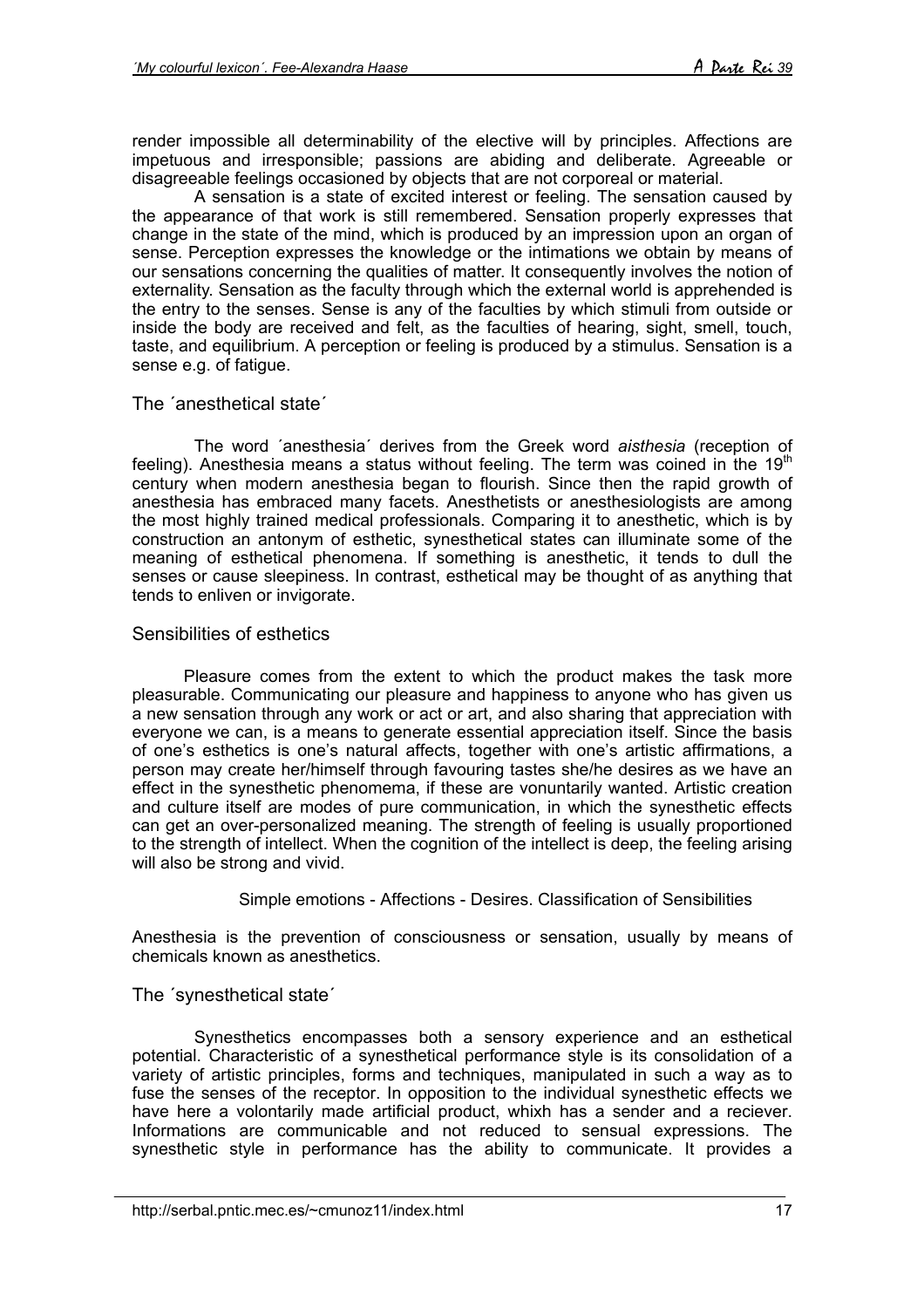'synesthetical sense' within appreciation, the intuitive sense that presents the unpresentable, articulates the 'unarticulable', going beyond conventional dramatic techniques to present ideas that are beyond conventional communication, as well as thoughts, emotional experience, psychological states. The five senses, usual crosslinkings, are result of cultural coding, which each infant goes through when exploring the reality and experiences as practical. Each genuine synesthetical person has a constant encyclopedia of connotated phenomena, which differs from the encyclopedia of every other one. So synesthesia is an individualized phenomenon intending to save an ideolect, when expressed literally. Since this is a conditionized, trained and socially accepted skill, we could call it ´artificial synesthesia´. It demonstrates the intellectually conditionized state of human capable to read and wih that capability able to connote visual phenomena with other senses.

We finally now come to our main thesis: ´Why reading is synesthetical´. The physiological condition of synesthesia is a disturbing procedure in terms of sensory impressions of cognition and reaction, of memory and emotion. Although it would certainly be misleading to translate ´koine aisthesis´ and ´sensus communis´ simply as ´consciousness´, it is accepted practice to translate Aristotle's word ´phantasia´ as ´imagination´. Synesthetical descriptions can be classified –when used in literature – as phansatsy, since there is no organized approach to it. Reading is a highly synesthetical process. There are several stages in the reading process. When we read a word, a visual pattern is perceived which is then decoded with reference to an internal representation of the language. This is analyzed syntactically and semantically in the context of a phrase or sentence. In other words: Signs are read and get a meaning to be transferred into sounds or other media. Since this is this automatic synesthetical media use of mankind, we do not care about this process. The word imagination is a direct derivative of 'imaginatio', which is the Latin equivalent of 'phantasia'.

| What is this?<br>Esthetical phenomen                                                   | Empiric area      | Human mind      |
|----------------------------------------------------------------------------------------|-------------------|-----------------|
| How is this?<br>Esthetical reciever<br>The esthetical reciever uses senses             | Sensual area      | Human senses    |
| How is this?<br>Esthetical jugdement<br>The esthetical judgement is based on the ratio | Intellectual area | Human intellect |
|                                                                                        |                   |                 |

How is this? Etheical area Human emotions Ethic judgement is based on the mind

Universal categories of esthetics can only be applicable to the esthetic side of human activity. They are different from other categories. The fundamental categories of plausibility, beauty and artistic truth also belong to objective esthetics. Synesthetical phenomena being a pysiological condition are as an output realized by quasi-artificial forms. But we must consider the difference between voluntarily made artificial products and the 'ad-hoc' built descriptions, which refer to a certain synesthetical phenomenon. Subjective esthetics discusses the issues related to the origin and manifestations of aesthetic creativity. Intellect is a cognitive faculty essentially different from sense and of a supra-organic order. 'Artificial' synesthesia must not relay on a state of concioness; it also can relay on theoretical methods or concepts. This proposition is proved by psychological analysis and study of the chief functions of intellect. These are conception, judgment, reasoning, reflection, and self-consciousness. All these activities involve elements essentially different from sensuous consciousness.

In opposition to esthetic phenomena synesthetic phenomena are not communicable;